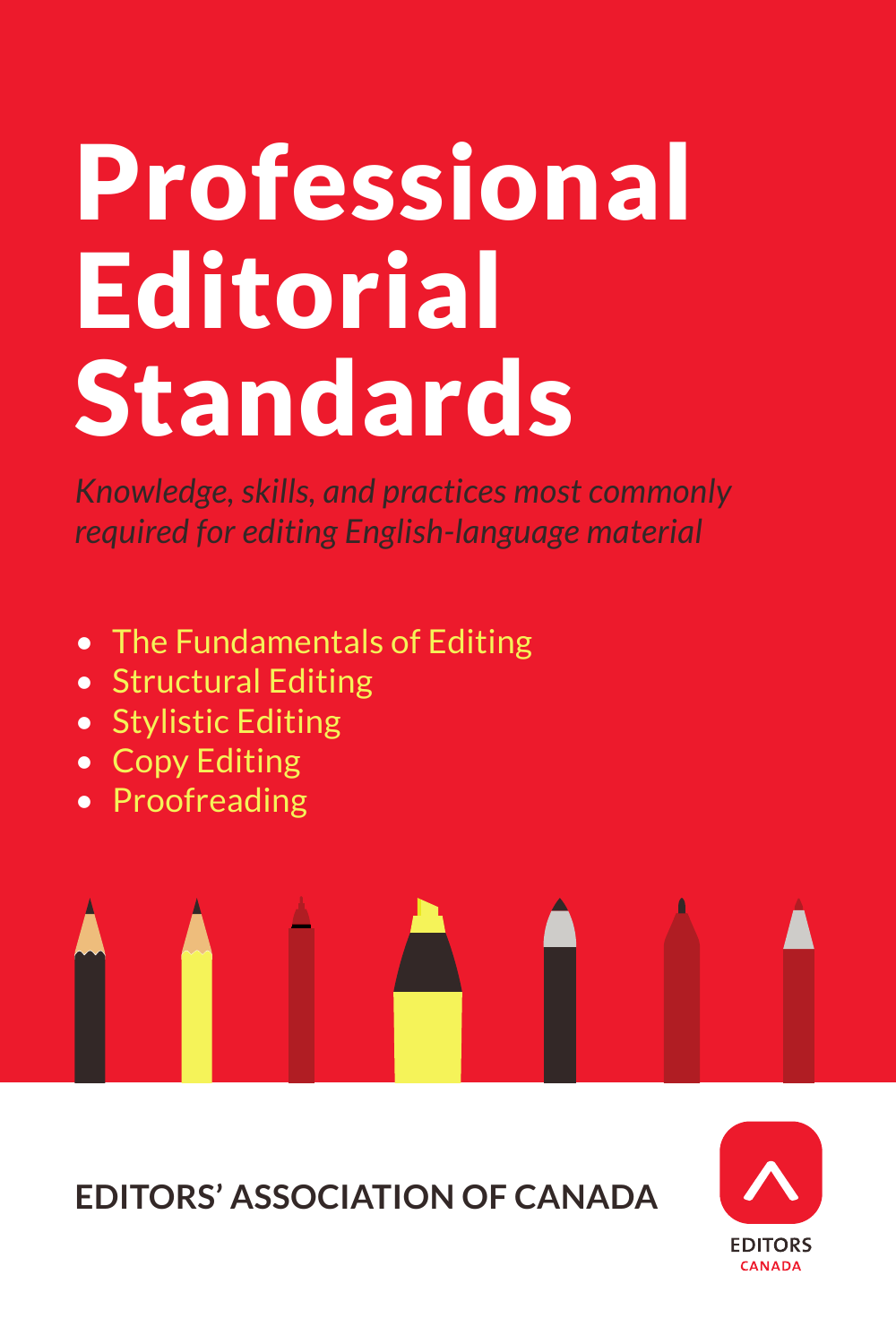**Professional Editorial Standards**

**(2016)**

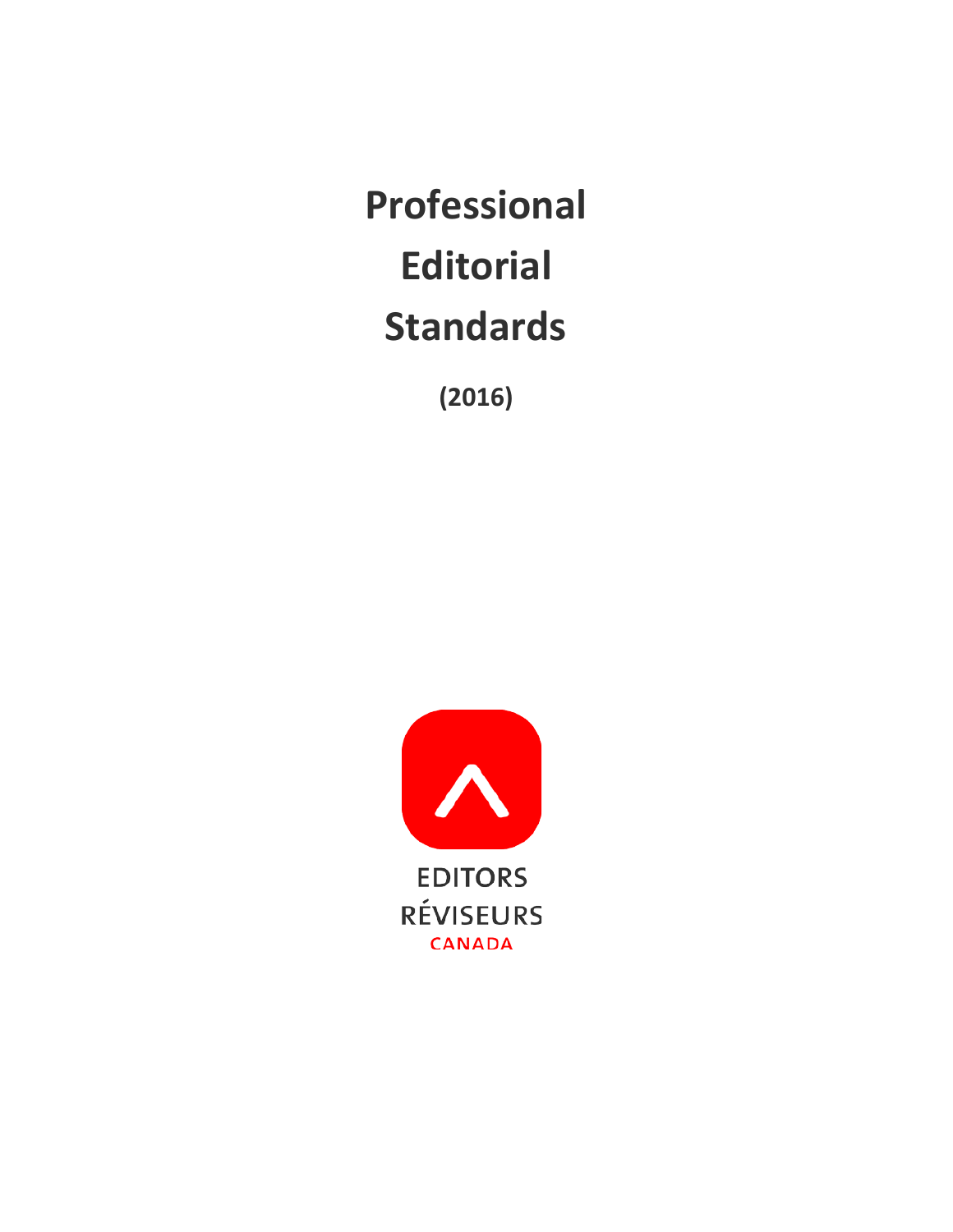# **Introduction**

# **What is editing?**

Editing involves carefully reviewing material before it is published and suggesting or making changes to correct or improve it. The goal of editing is to ensure that the material is consistent and correct and that its content, language, style, and design suit its purpose and meet the needs of its audience.

The editor is an intermediary who must skilfully and tactfully balance the interests of those who have commissioned the work and developed the material and, ultimately, the intended audience(s). The editor is also part of a team that guides a work through its various stages from creation to publication and must be familiar with, and respectful of, the contributions of others. The editor must collaborate effectively with all team members.

# **What are professional editorial standards?**

*Professional Editorial Standards* (PES) is a vital document for editors in Canada and for the editing profession. The 2009 version of PES defined the standards as "the knowledge, skills, and practices most commonly required for editing English-language material." The standards articulated in PES are statements about levels of performance that editors aspire to achieve. They clarify what is expected of Canadian editors and define the criteria against which their knowledge, skills, and practice can be measured.

Editors who meet these standards are able to do a professional job with minimum supervision.

# **Why have professional standards?**

The standards defined in PES are used by …

# Editors to

- better understand the range of skills and knowledge they should aspire to
- support their own continuing education and professional development
- explain what editing is and what editors do
- define best practices for doing their work

# Employers to

- know what to expect from the editors they hire
- develop job descriptions
- create performance evaluation tools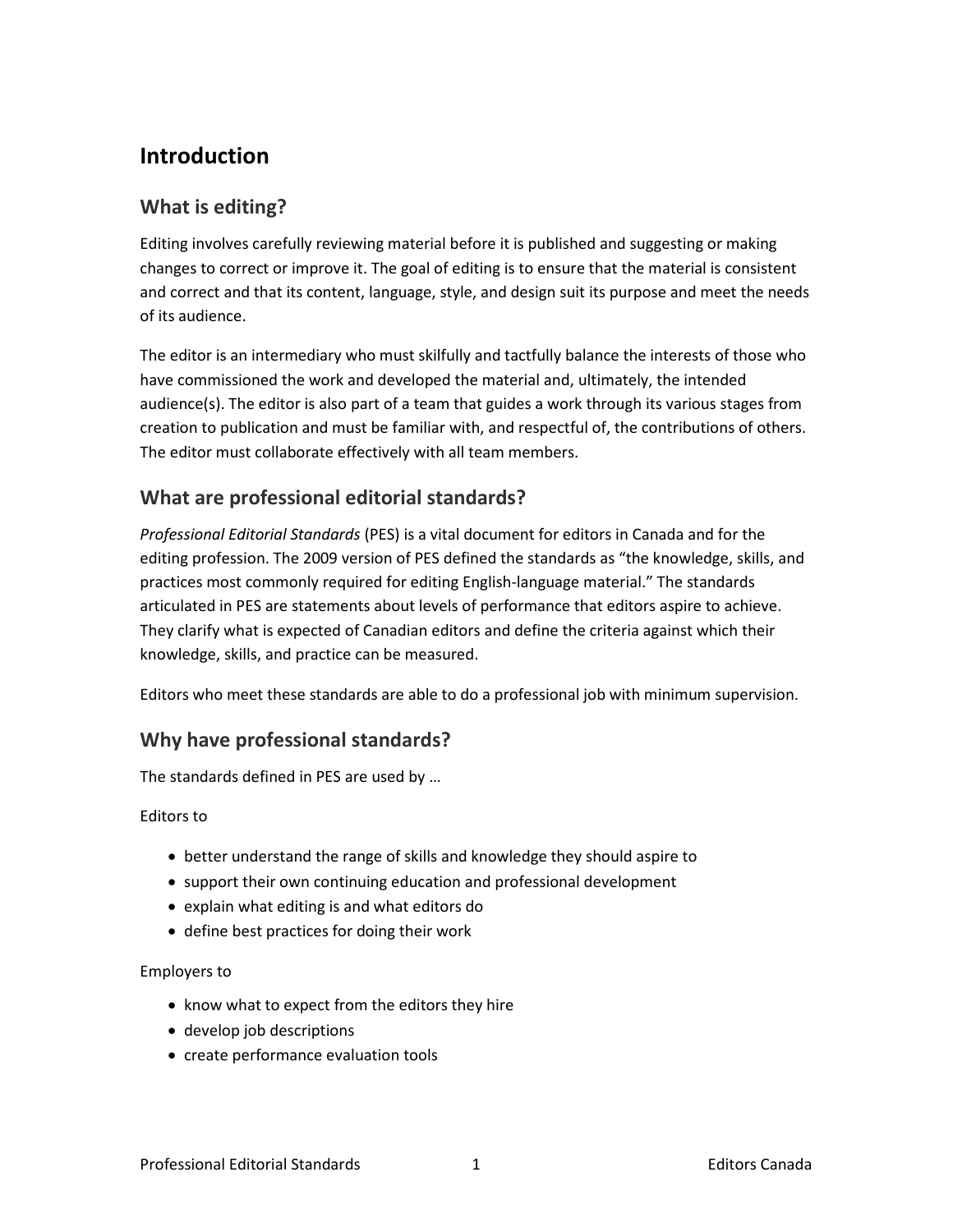# Clients to

- know what to expect from the editors they hire
- understand and negotiate editors' services

# Educators to

• develop editing training courses and programs

# Editors Canada to

- develop and maintain certification
- explain what editors should do when performing various stages of editing
- increase awareness of the value of editing
- provide products and services to editors throughout their careers
- design material, seminars, and courses on editing
- support and advance the interests of editors and excellence in editing

# **Does PES cover the entire publishing process?**

No. PES covers the four stages of editing that begin when the material is more or less complete and end when it's ready for publication:

- structural editing
- stylistic editing
- copy editing
- proofreading

Part A covers the knowledge and practices required of all professional editors, no matter which stages they work on. Parts B through E cover the skills required at each stage.

The standards do not cover other publication stages or tasks, such as writing, developmental editing, indexing, translation, marketing, or project management.

# **Does PES describe all types of editing?**

No. Editors work on many subjects and types of publications that require specialized knowledge and skills. For example, medical editors have to know medical terminology, fiction editors must understand character and story arcs, editors of speeches have to be sensitive to rhythm and attention span, and website editors need to be familiar with search engine optimization (SEO) algorithms.

Certain editing jobs often comprise a bundle of standards at different stages of editing. Plain language editing, for example, might include a mix of structural editing (improving organization and content) and stylistic editing (clarifying meaning).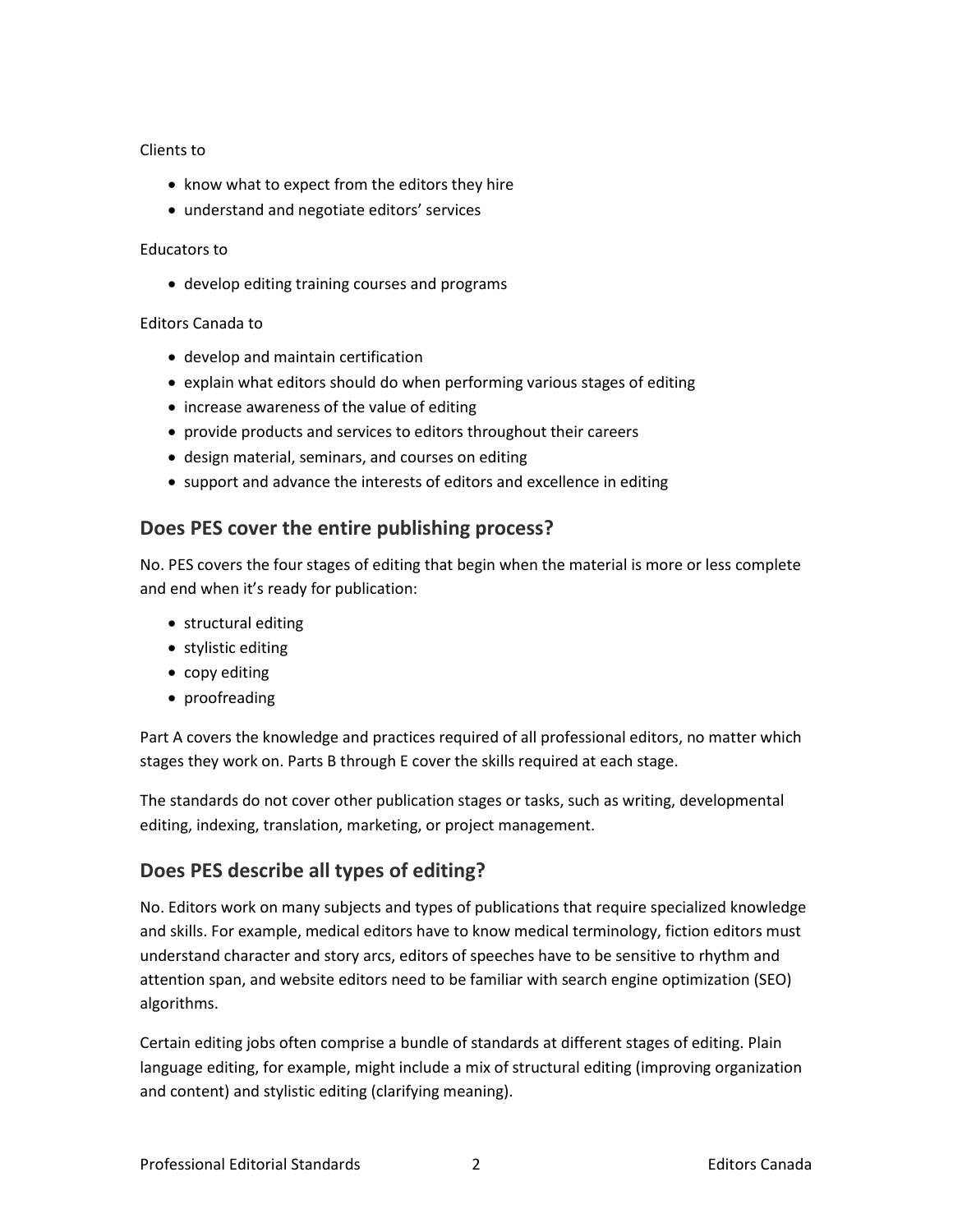PES does not try to capture all standards that all editors follow all the time. Instead, it captures the core standards—the standards most commonly required.

# **Does PES focus on traditional print publishing?**

No. PES covers the core standards that all Canadian editors follow, regardless of the type of material they work on or how they edit.

# **Does every editor use the same terminology?**

No. In our quickly evolving field, people who edit use a broad range of terms to describe what they do, the material they work on, and the creators of the original work.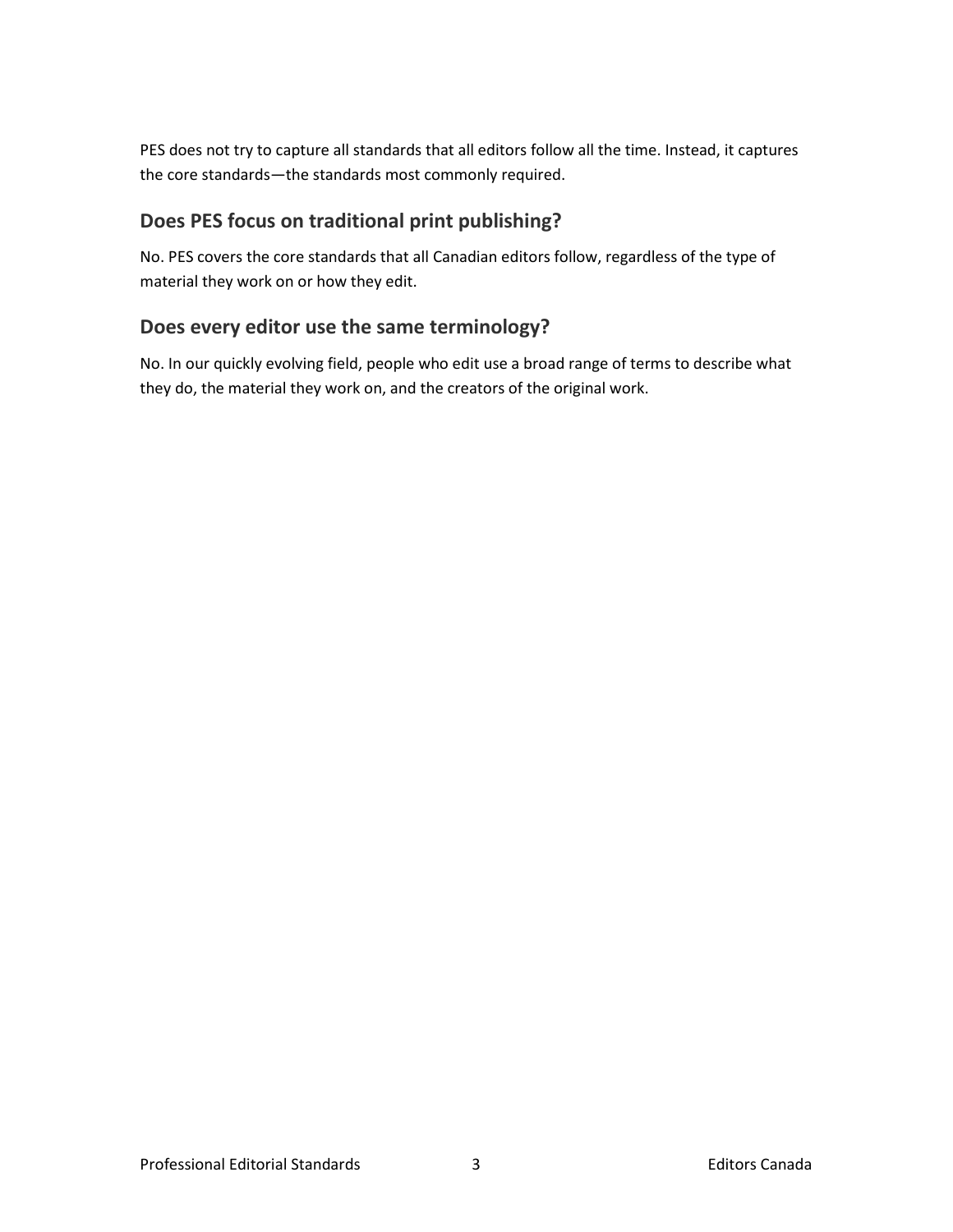# **A. The Fundamentals of Editing**

Professional editors perform a variety of tasks, from managing an entire publishing process to performing only a specific part of it. Regardless of the extent of their involvement, all editors need to have a broad understanding of various processes and their role within them.

In their work, professional editors should

- demonstrate initiative and flexibility
- be able to adapt to the needs of the project and the specific work environment
- communicate clearly and tactfully
- respect the opinions of others

Before undertaking a project, professional editors should ensure that they have the skills, training, and experience necessary to complete the work. Editors should continue to improve and upgrade their knowledge and skills throughout their careers.

The Fundamentals of Editing encompass, in general terms, the knowledge (A1 through A6) a professional editor must be equipped with to complete the tasks stated here as fundamental practices of editing (A7 through A12).

For example, in areas such as design and production (A6), the editor may not always have a hands-on role but still needs to know and understand the basic principles and tools to do a proper edit. However, other areas of the editor's knowledge, such as knowing how the scope of a project affects the edit (A3) and knowing the legal and ethical requirements in publishing (A5), may lead directly to the editor's intervention—that is, to applying skills and practices such as revising for style (A8) and flagging copyright violations (A9). These areas of knowledge, therefore, have direct counterparts in some of the practices listed in the second part of this section.

A professional editor meets the following standards.

# **Knowledge**

# **A1 Know the publishing process**

Know that editors are part of a larger publishing process, whether for print or electronic media. Understand the stages of the process and the roles of the other team members so that the editing work complements the work of the other team members.

A1.1 Understand the stages of a project, the typical roles and responsibilities of a production team, and the editor's place in the publishing process.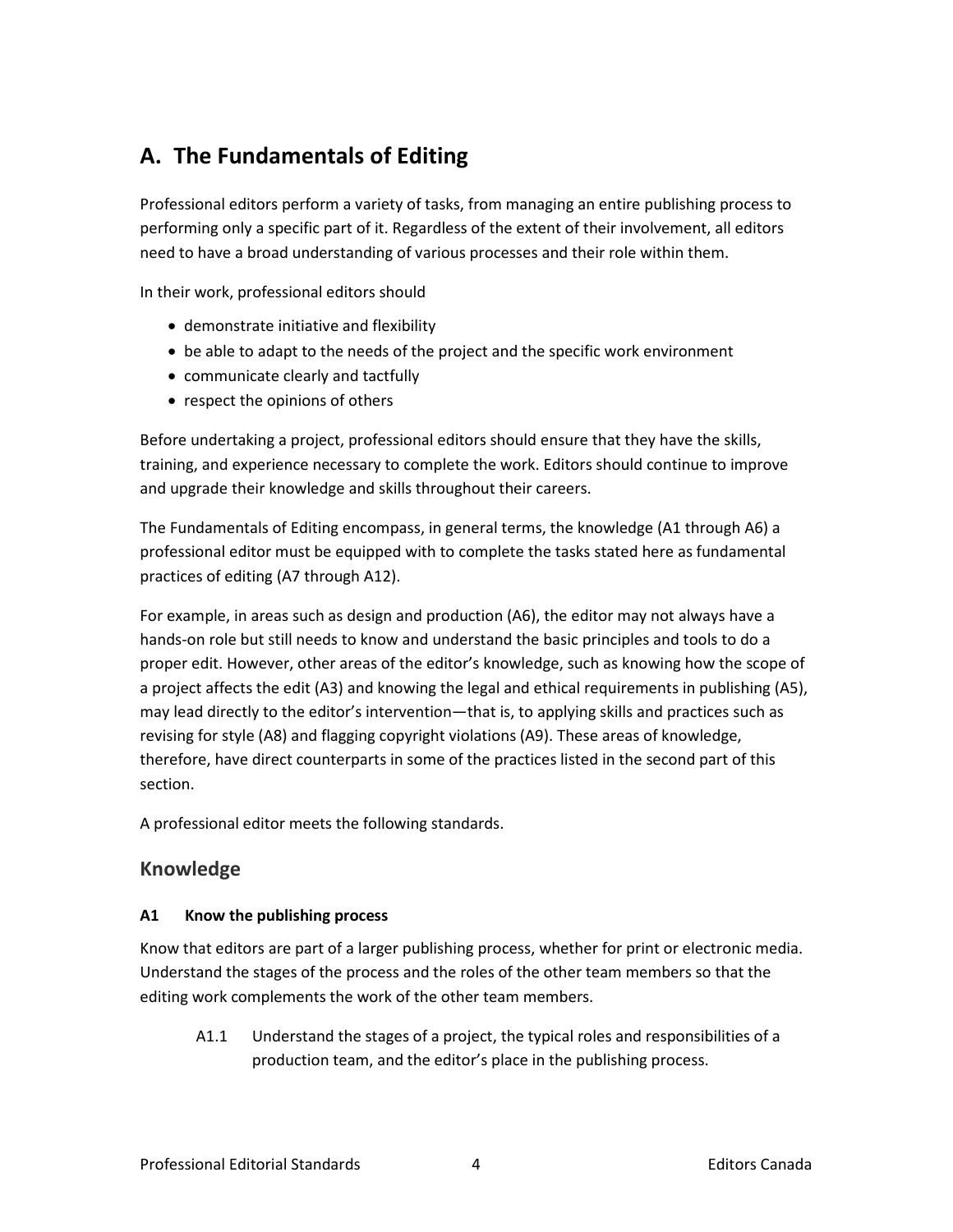- A1.2 Understand the generally recognized stages of the editorial process and be aware that they may overlap or unfold differently during a given project.
- A1.3 Know the terminology commonly used in editing and publishing.
- A1.4 Understand the different types of publications and media and the implications these have for editing and production choices.

# **A2 Know the importance of the audience and the purpose of the material**

Be aware of how the audience and purpose of the material affect the editing and production choices. At every stage, look ahead to the final product.

# **A3 Know how the scope of a project affects the editorial process**

Understand how editing is influenced by the scope of a project: what the project is (its purpose, audience, and medium); the level of editorial intervention required; the time, budget, and other resources available; the roles and responsibilities of the key players in the project; and the lines of authority.

# **A4 Know the medium**

Know the conventional parts of different types of publications and understand their purposes and their usual order or placement (e.g., parts of a book, newsletter, government or corporate report, website, or other electronic publication).

# **A5 Know the legal and ethical requirements pertaining to publishing**

Understand that an editor is part of a process with legal and ethical dimensions.

- A5.1 Understand the legal dimensions of the publishing process, including the fundamental concepts of copyright (e.g., ownership of works, public domain, licensing, moral rights), plagiarism, libel, obscenity, privacy protection, and related matters.
- A5.2 Understand the ethical dimensions of the publishing process (e.g., the need to address biased, non-inclusive, and offensive material and the need to respect confidentiality and privacy).
- A5.3 Understand the editor's roles and responsibilities in these parts of the process and know the importance of addressing any related issues that arise at any stage in the edit.
- A5.4 Know when permissions are required.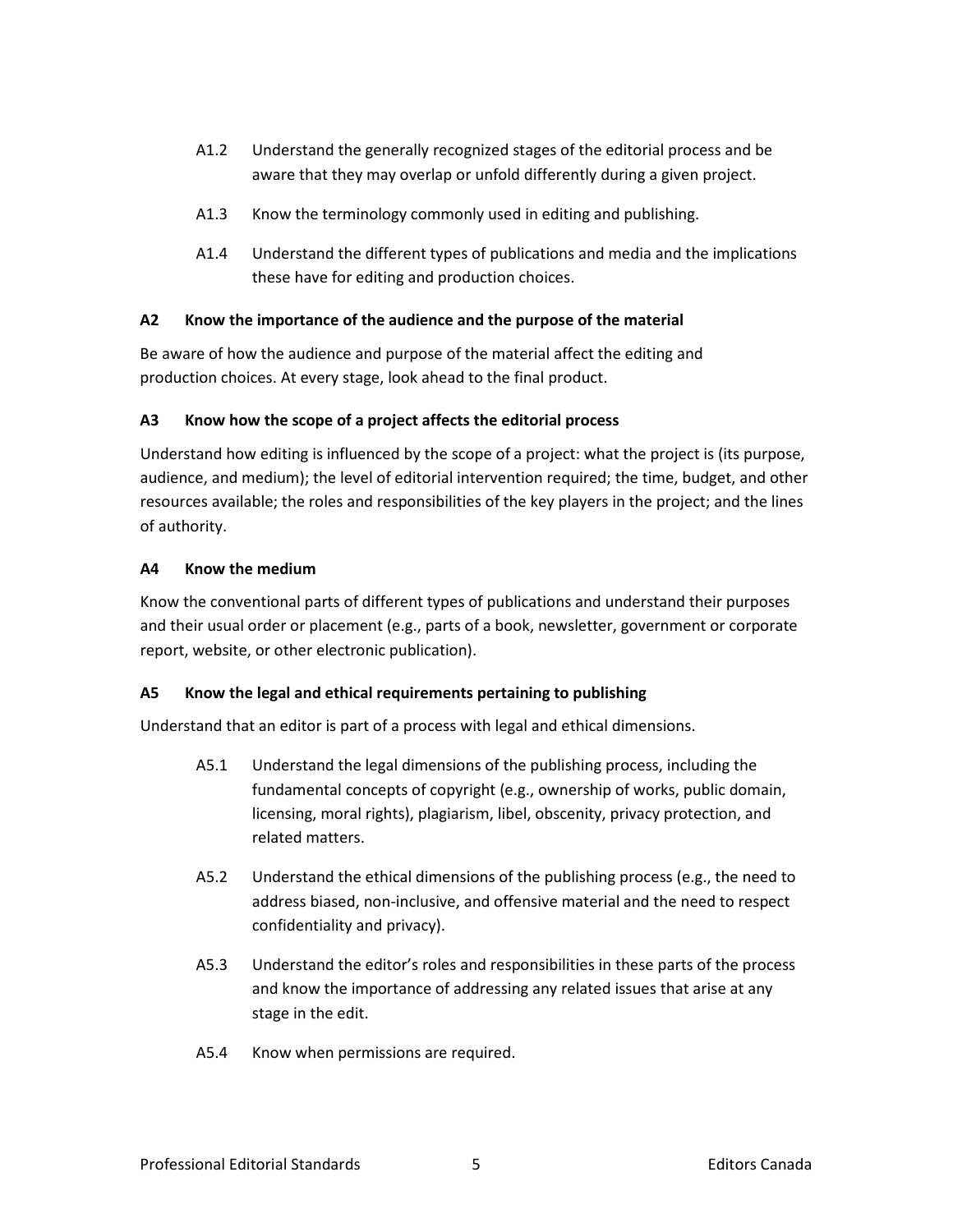# **A6 Know the basic elements of the design and production processes**

Be aware of the role an editor plays in the design and production processes and understand the basic principles, conventions, terminology, and tools of that process.

- A6.1 Understand how design can be used to convey meaning and to improve readability and accessibility in print and electronic media.
- A6.2 Understand how textual elements and the interrelationship between text, format, and design can affect readability and accessibility in print and electronic media.
- A6.3 Understand the conventions for displaying tables, figures, graphs, maps, and other visual elements.
- A6.4 As the task requires, recognize typographical characteristics, including typographical measures (e.g., pixels, points), text alignment (e.g., indentation, justification), spacing (e.g., letter and line spacing), and typeface (e.g., serif, sans serif, weight, x-height, ascender, descender).
- A6.5 As the task requires, be familiar with software commonly used for design, formatting, electronic publishing, and web authoring (e.g., Acrobat, InDesign, LaTeX).
- A6.6 As the task requires, be familiar with common visual elements, such as the main graphic formats (e.g., EPS, JPEG, TIFF, PNG) and types of images (e.g., icons, photographs, video excerpts, illustrations).

# **Practices**

# **A7 Set and maintain a realistic schedule**

Set realistic schedules and meet deadlines, whether working, for example, as an editor who sets and maintains a project schedule, as a staff editor who handles one part of a larger schedule, or as a freelance editor who balances the deadlines of various clients.

# **A8 Define and apply the appropriate editorial intervention**

Bearing in mind the scope of the project and the editor's authority, assess the quality of the material and determine the editorial intervention that is appropriate.

A8.1 Determine the extent of the edit to be applied: the stage or stages (structural editing, stylistic editing, copy editing, proofreading) and the level of edit (heavy, light). Use editorial judgment when deciding whether to intervene, leave as is, query, change, or recommend a change.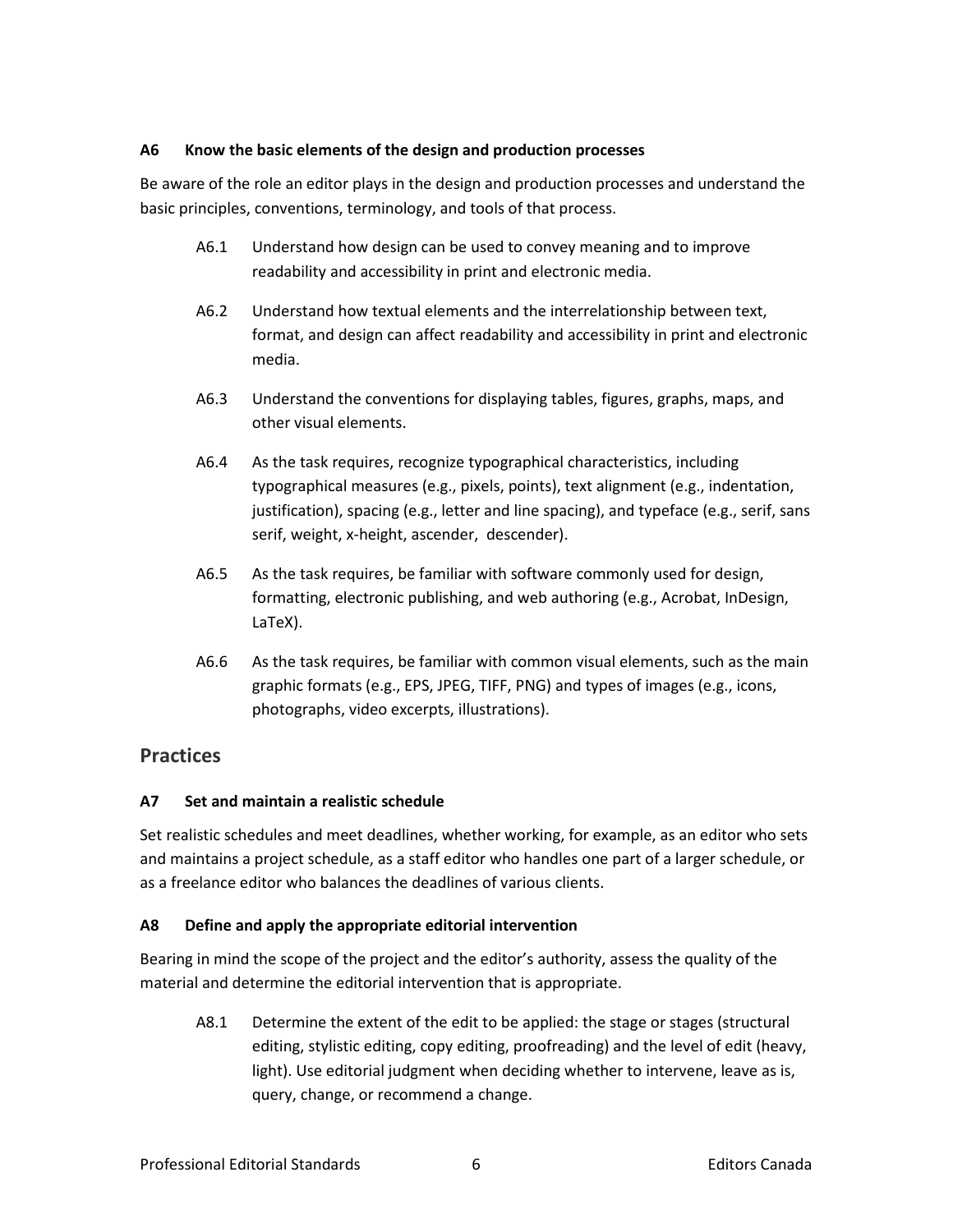- A8.2 Having determined the extent of the edit, recognize what needs to be changed and edit according to established editing conventions and style, as well as any organizational editorial practices and standards (e.g., controlled language specifications).
- A8.3 Ensure that the format is appropriate for the material to best meet the needs of the intended audience, purpose, and medium.
- A8.4 Consider the implications of time, cost, production processes, and the intended audience and purpose when suggesting changes. At the earliest opportunity, flag problems that may affect the schedule or budget.

# **A9 Identify and address legal and ethical problems**

Bearing in mind the legal and ethical dimensions of the publishing process, at the earliest possible opportunity, address any related issues that arise.

- A9.1 Identify and either resolve or flag possible instances of legal problems (e.g., copyright infringement, plagiarism, libel, obscenity, privacy violations) or ethical problems (e.g., breaches of the requirements for confidentiality and privacy).
- A9.2 Identify and either remove, amend, flag, or document potentially biased, noninclusive, and offensive material (e.g., racist, sexist, culturally stereotyped assumptions or content).

# **A10 Use common editing resources**

Use editing resources, including software and reference materials relevant to editing, competently and efficiently.

- A10.1 Use current electronic technology, software, and systems for working with and sharing materials with authors, clients, or team members.
- A10.2 Maintain competency in software and software features relevant to editing (e.g., finding and replacing items, marking revisions, and checking consistency, spelling, and language level).
- A10.3 Know where to find and how to use current, reliable reference works such as style guides, dictionaries, and databases.

# **A11 Ensure edits are clearly communicated so that they can be properly applied and captured in the production process**

Communicate edits clearly. Manage files and documents methodically.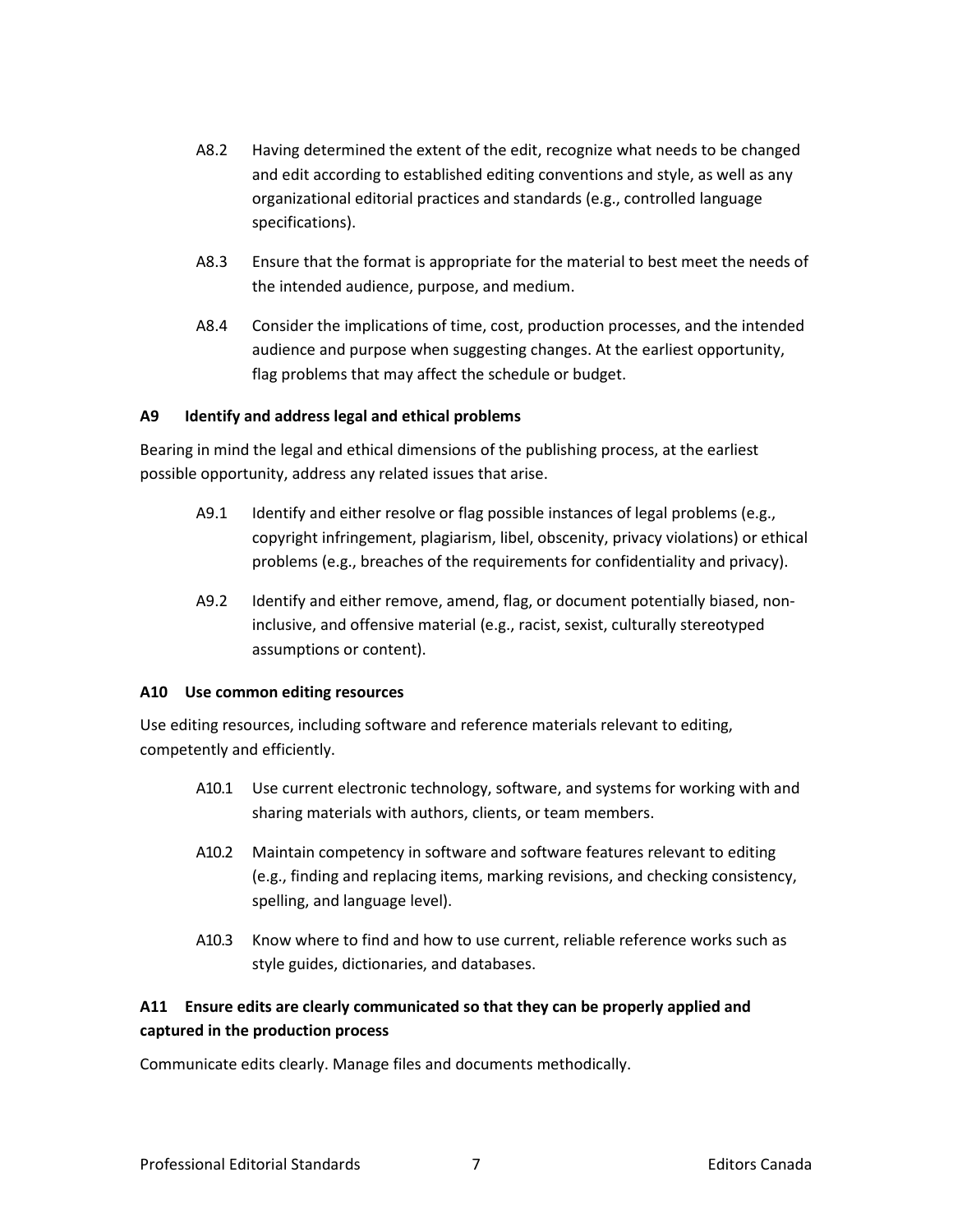- A11.1 Ensure everyone on the team is aware of the appropriate level of intervention for the edit.
- A11.2 Clearly mark and convey changes, suggestions, and directions orally or in writing (e.g., electronic or paper markup, margin notes, emails, assessments).
- A11.3 Communicate clearly and tactfully with team members at all stages.
- A11.4 As the task requires, keep copies of successive versions, identify who has made the changes, and take steps to ensure that all parties are using the current version of a document.
- A11.5 To the extent possible, verify that requested changes have been made correctly and ensure that material approved in preceding stages has not been changed unintentionally.

# **A12 Introduce no new errors**

Make all changes without altering intended meaning or introducing errors.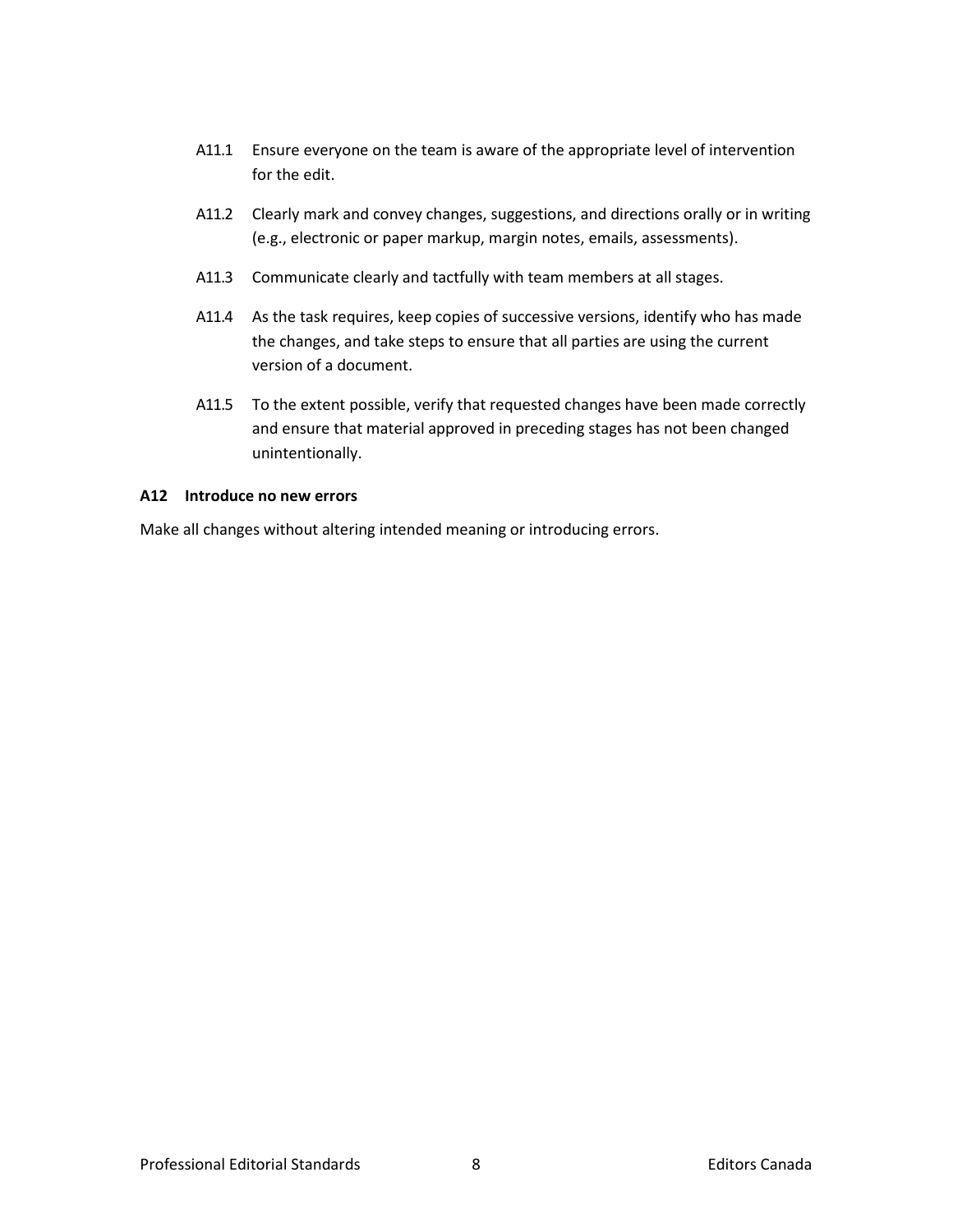# **B. Standards for Structural Editing**

Structural editing is assessing and shaping material to improve its organization and content.

A professional structural editor demonstrates a mastery of *Part A: The Fundamentals of Editing* and meets the following standards.

# **Assessment**

B1 Assess the overall organization and content of the material to determine its suitability for the intended audience, medium, market, and purpose.

# **Organization**

- B2 Reorganize material to achieve a coherent structure and sequence, a logical progression of ideas, and a narrative or expository flow and shape appropriate to the audience, medium, and purpose, keeping in mind that the medium often determines organization (e.g., the inverted pyramid structure of a news story, the chapter arrangement of a book, the linked structure of a website). If necessary, create a new outline or site map and either follow it or recommend it be followed.
- B3 If necessary, recommend headings and navigation aids to clarify or highlight organization of material.
- B4 Recommend or implement the most effective positioning of auxiliary textual material (e.g., sidebars and pull quotes).
- B5 Determine and either indicate or implement the most effective positioning of all visual elements.
- B6 Revise, cut, or expand material, or suggest such changes, to meet length requirements.

# **Content**

- B7 Identify and either recommend or make appropriate deletions (e.g., to remove repetitive, irrelevant, or otherwise superfluous material) and additions (e.g., to fill gaps in content or strengthen transitions between sections) in both text and visual elements.
- B8 Recognize and either query or resolve instances of questionable accuracy, inadequate research, imbalanced content, and lack of focus.
- B9 Recognize and recast material that would be better presented in another form (e.g., number-laden text as a table, descriptive material as a diagram or infographic, a long series of points as a list, a lengthy digression as an appendix).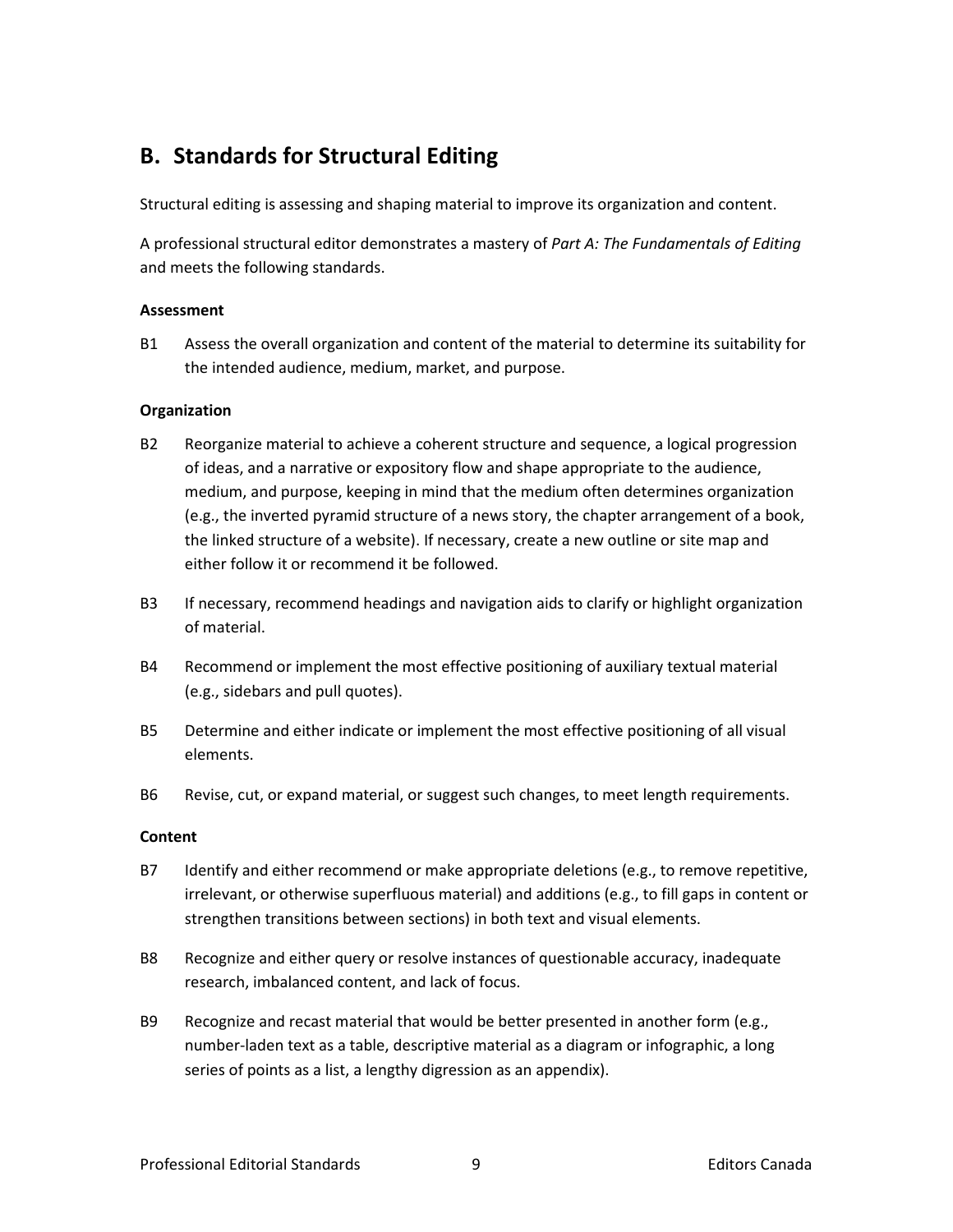- B10 Select, create, or secure appropriate visual elements (e.g., images, video, figures), if necessary, in keeping with the requirements and constraints of the publication (e.g., budget, schedule, format, medium). Determine the appropriate content and length of captions, titles, and alt text.
- B11 Identify, create, or secure appropriate supplementary and reference material (e.g., glossaries, endnotes, links).
- B12 If required, create or secure accurate and complete supplemental material (e.g., audio and video, pop-ups, mastheads, front and back material).
- B13 Determine whether any permissions are necessary (e.g., for quotations, visual elements, audio). If necessary, obtain these permissions or bring the matter to the attention of the appropriate person.

# **Communication**

B14 Communicate clearly and diplomatically with the author or project supervisor to confirm structure, request clarification of content, and propose or negotiate broad editorial changes.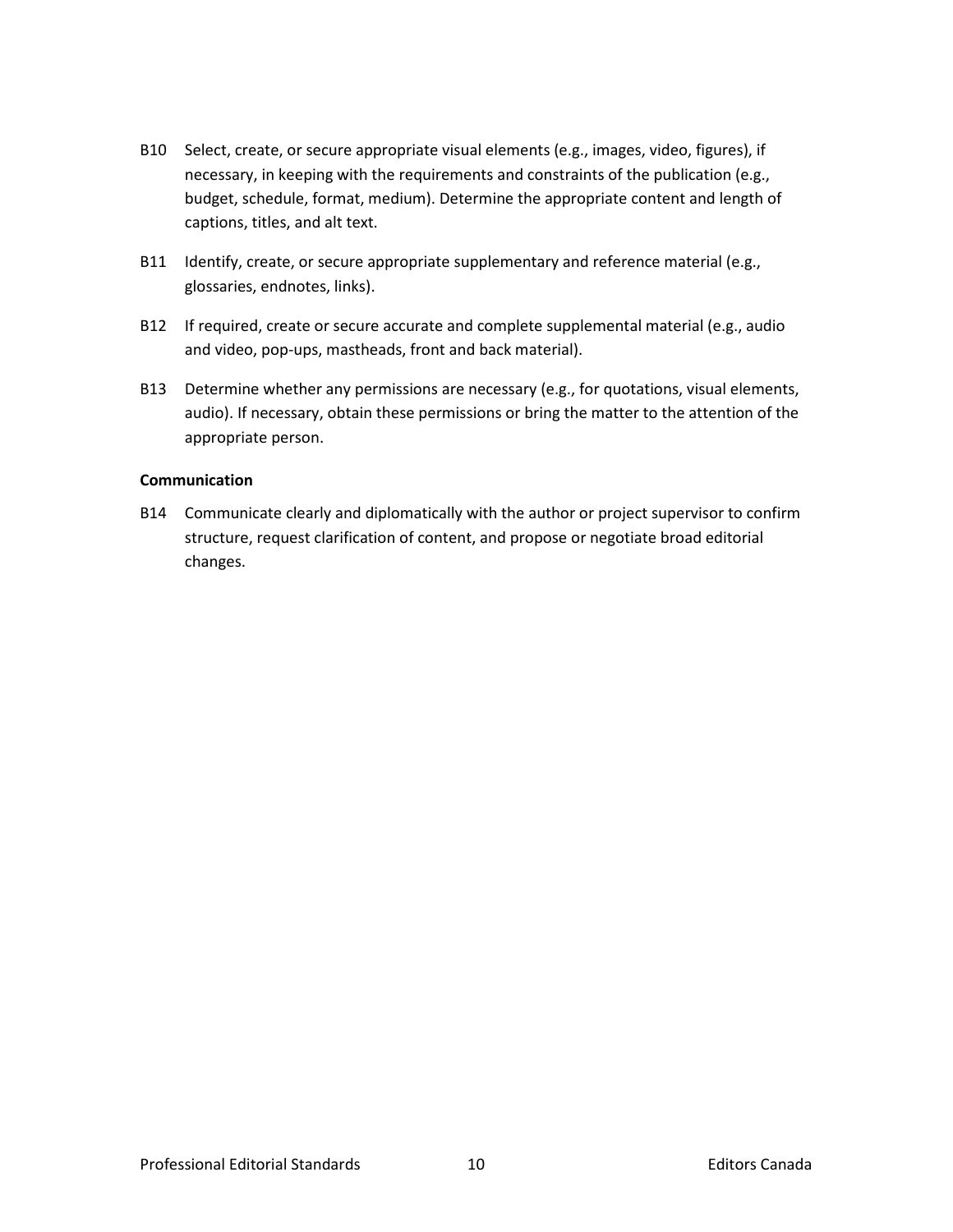# **C. Standards for Stylistic Editing**

Stylistic editing is editing to clarify meaning, ensure coherence and flow, and refine the language. Stylistic editing is often done as part of a structural edit or copy edit rather than as a separate step.

A professional stylistic editor demonstrates a mastery of *Part A: The Fundamentals of Editing* and meets the following standards.

# **Clarity**

- C1 Improve paragraph construction to more effectively convey meaning (e.g., divide long or complicated paragraphs into simpler ones, adjust paragraph length for the medium and audience, establish clear topic sentences).
- C2 Improve sentence construction to more effectively convey meaning (e.g., divide long or complicated sentences into simpler ones, use subordinate structures for subordinate ideas, choose active voice over passive in most contexts, replace negative constructions with affirmative ones, make non-parallel constructions parallel).
- C3 Improve word choice to more effectively convey meaning (e.g., by replacing the general and abstract with the specific and concrete, replacing noun strings and nominalizations, eliminating clichés and euphemisms) where appropriate.
- C4 Revise sentences, paragraphs, and passages to resolve ambiguities, ensure logical connections, and clarify the meaning or intention, as appropriate to the material.
- C5 In improving a sentence, paragraph, or passage or making it intelligible, change only what is required, while maintaining the authorial voice where appropriate.
- C6 Ensure all tables and visual and audio elements are clear and effectively convey the intended meaning.

# **Coherence and Flow**

- C7 Ensure that transitions between sentences and between paragraphs are smooth and support the coherent development of the text as a whole.
- C8 Where necessary, reorder elements to ensure coherence (e.g., sentences in a paragraph, bullets in a list, components of a web page).
- C9 Adjust the length and structure of sentences and paragraphs to ensure readability, flow, and variety or consistency, as appropriate to the audience and medium.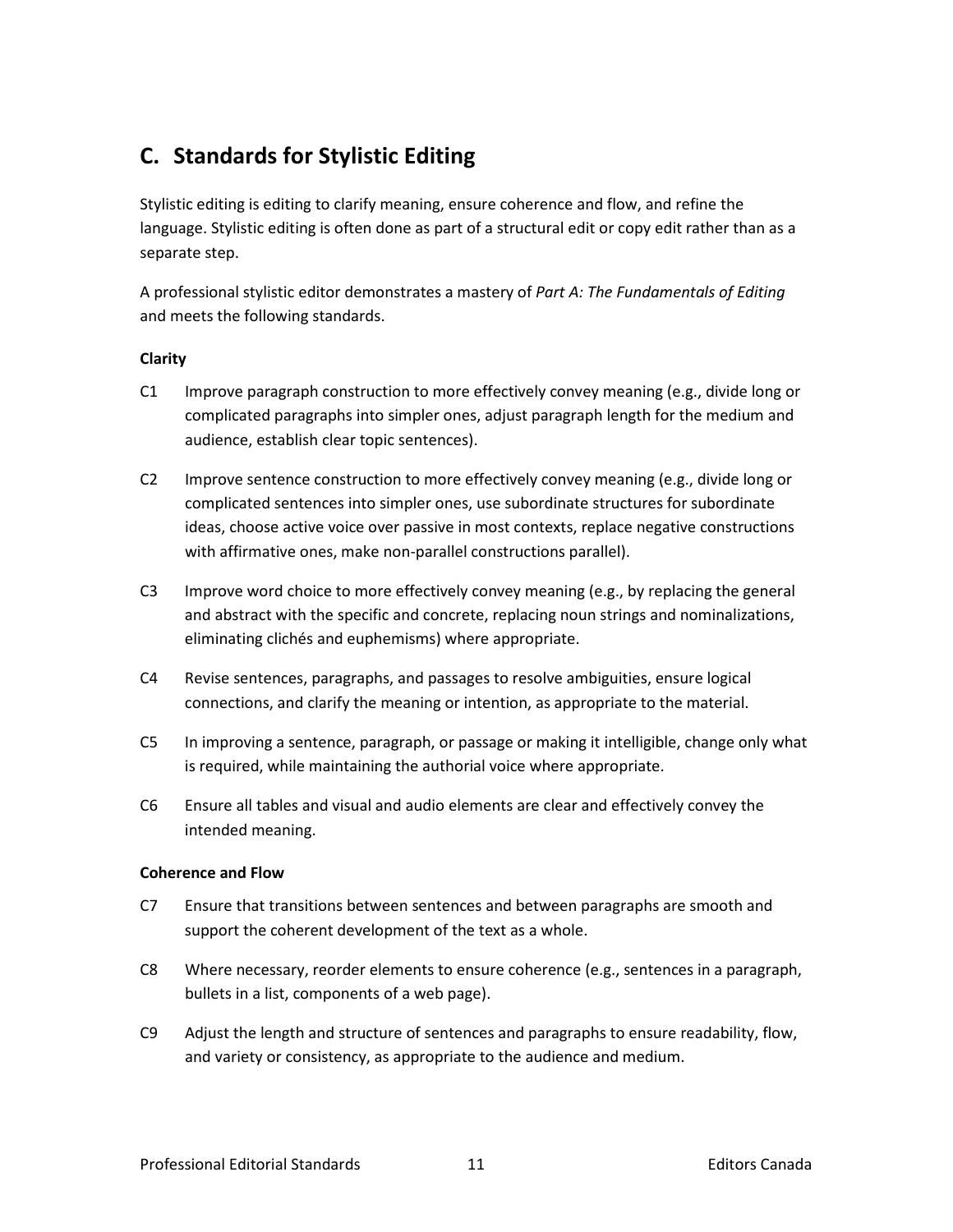#### **Language**

- C10 Determine the language and reading level appropriate for the intended audience, medium, and purpose, and edit to establish or maintain that language and level (e.g., by translating jargon into understandable terms, using vocabulary that is suitable to the material, dividing long or complicated sentences into simpler ones).
- C11 Establish, maintain, or enhance tone, mood, style, and authorial voice or level of formality appropriate to the content and for the intended audience, medium, and purpose (e.g., making text more engaging or entertaining).
- C12 Eliminate wordiness (e.g., by deleting redundancies, empty phrases, unnecessary modifiers).

# **Communication**

- C13 When working onscreen, use an agreed-upon system for showing and tracking edits (e.g., track changes, PDF markup tools, revision management systems). When working on paper, mark clearly and use standard editing marks unless another system has been agreed upon.
- C14 Use judgment about when to query and when to resolve problems without consultation.
- C15 Clearly and diplomatically, request clarification of meaning and intent, explain changes as appropriate, and propose or negotiate significant editorial changes.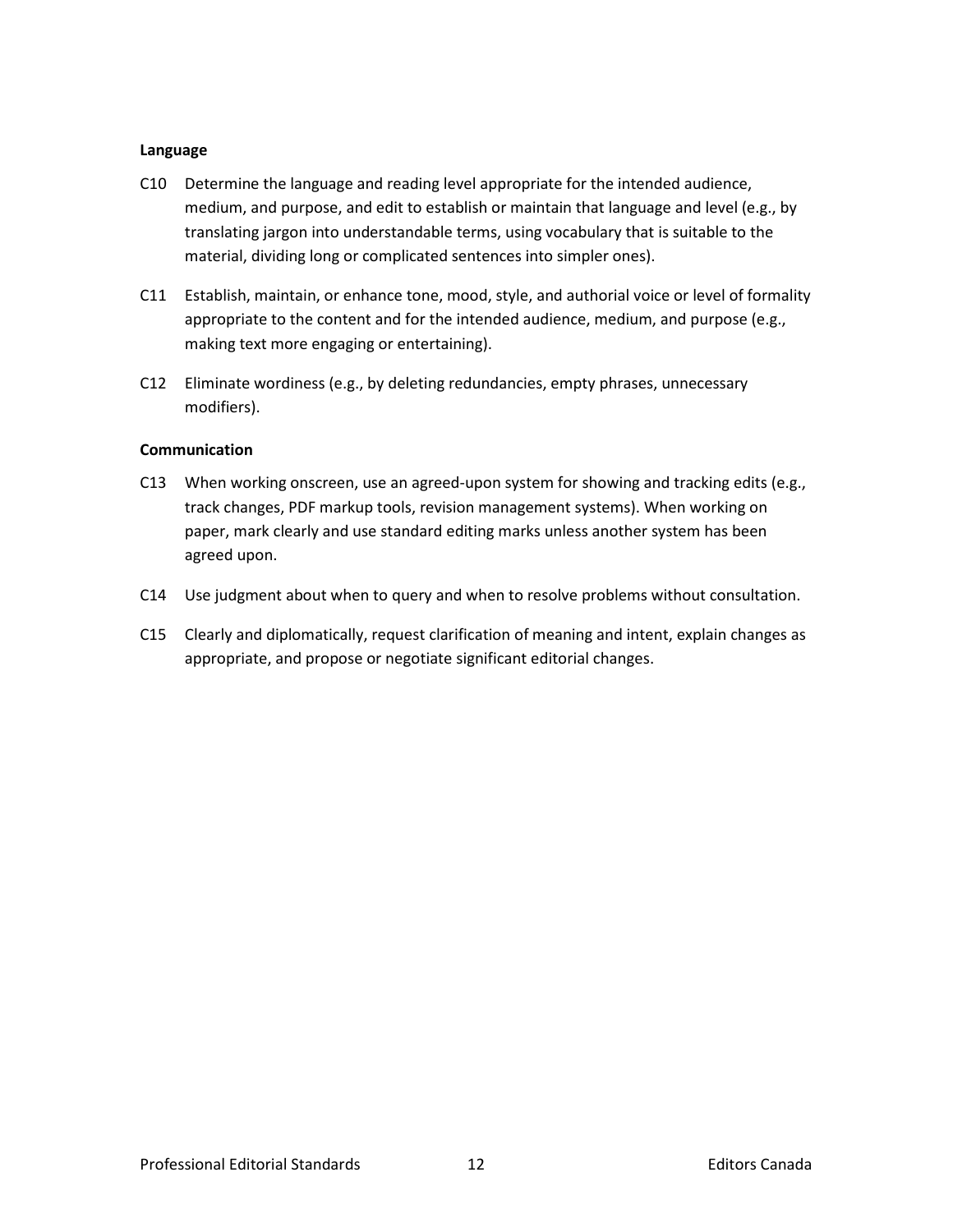# **D. Standards for Copy Editing**

Copy editing is editing to ensure correctness, accuracy, consistency, and completeness.

A professional copy editor demonstrates a mastery of *Part A: The Fundamentals of Editing* and meets the following standards.

#### **Correctness**

- D1 Understand English grammar and correct errors (e.g., lack of subject–verb agreement, misplaced modifiers, incorrect pronoun case).
- D2 Understand the principles of punctuation and correct errors (e.g., comma splices, misplaced colons, incorrect apostrophes). Know when exceptions can be made (e.g., in fiction or advertising copy).
- D3 Correct errors in spelling (e.g., typographical errors, errors arising from homonyms and similar-sounding words).
- D4 Correct errors in usage (e.g., words commonly confused, such as *imply/infer*; incorrect idioms and phrases, such as *hone in*).

# **Accuracy**

- D5 Identify and either correct or query general information that should be checked for accuracy (e.g., historical details, narrative timelines, calculations, quotations, URLs) using standard research methods and tools (e.g., dictionaries, atlases, calculator, search engines).
- D6 Review visual material (e.g., labels, cross-references, callouts on illustrations) and organizational information (e.g., table of contents, menus and links in online documents) to ensure they are accurate and correct, or query as required.
- D7 Identify and either correct or query errors in material containing statistics, mathematics, and numerals (e.g., incorrect imperial/metric conversions, incorrect totals in tables).

# **Consistency**

- D8 Identify and consistently apply editorial style (e.g., abbreviations, treatment of numbers, Canadian/British/American spelling, URLs).
- D9 Develop a style sheet, or follow one that is provided, to track editorial style and apply it consistently.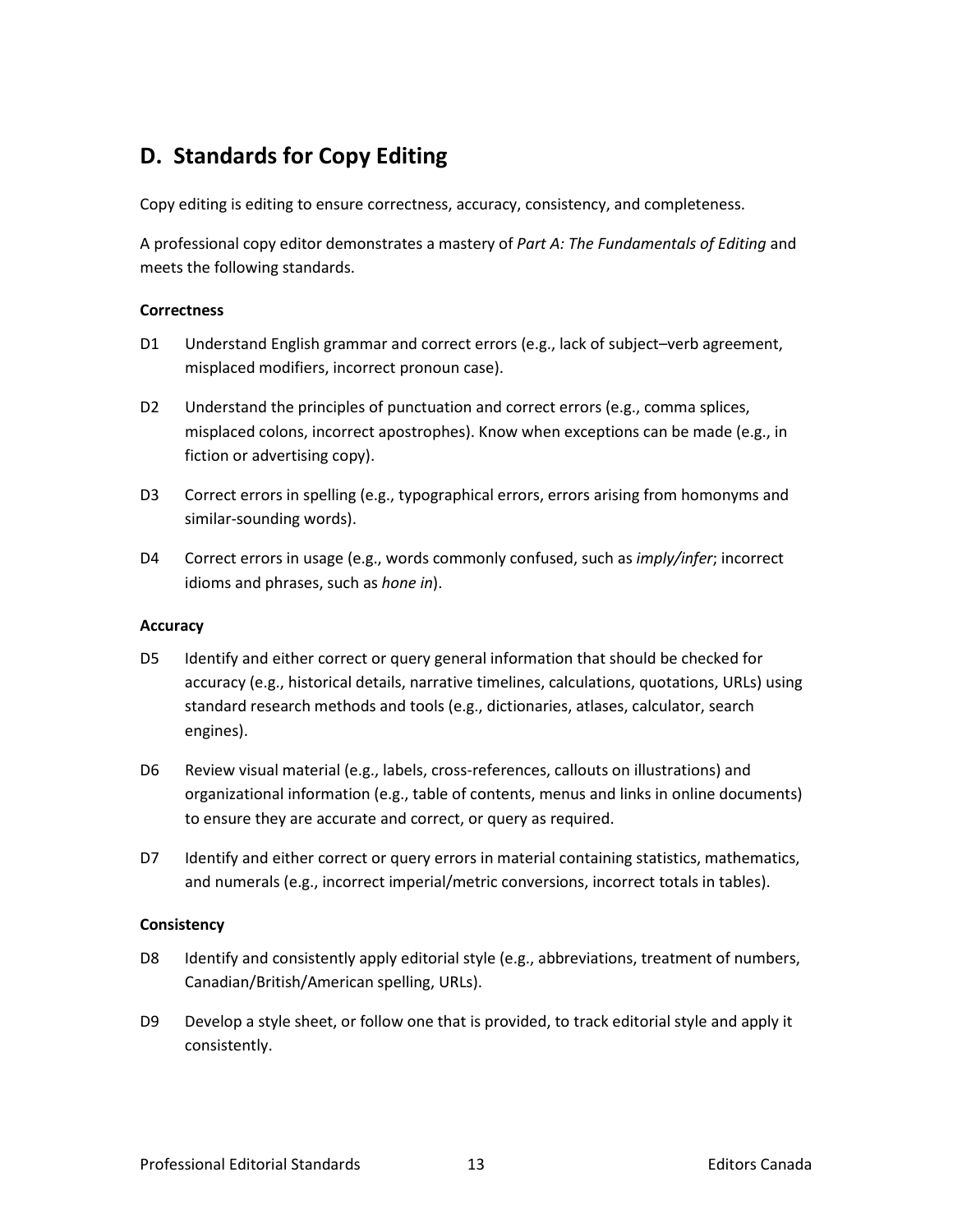- D10 Understand methods for documenting sources (e.g., reference list, footnotes, links) and consistently apply an editorial style (e.g., APA, Chicago) appropriate to the material or as directed.
- D11 Identify and either query or correct arbitrary and confusing shifts and variations in terminology, logic, and mechanics (e.g., metaphors, characterization, spelling, numbers, abbreviations).
- D12 Ensure all tables, visual elements, and multimedia are consistent with surrounding text and are consistently presented (e.g., heading and caption styles, numbering).
- D13 Understand the issues related to using other languages, especially French, in an English context (e.g., capitalization, italicization, diacritical marks) and edit for consistency.

#### **Completeness**

- D14 Ensure material is complete and, as appropriate, query or supply missing elements (e.g., captions and headings, web links, contact information).
- D15 Recognize and flag places where citations are needed (e.g., quotations without sources, unsupported generalizations in academic work, tables without sources).
- D16 Recognize elements that require copyright acknowledgement and permission to reproduce (e.g., quotations, multimedia, visual elements). If necessary, prepare acknowledgements and obtain permissions or bring the matter to the attention of the appropriate person.

#### **Communication**

- D17 When working onscreen, use an agreed-upon markup system (e.g., track changes, PDF markup tools). When working on paper, mark clearly and use standard copy editing marks unless another system has been agreed upon.
- D18 Use judgment about when to query the appropriate person (e.g., author, client, other team member) and when to resolve problems without consultation.
- D19 Write clear, coherent, and diplomatic queries and notes for the appropriate person (e.g., author, client, other team members).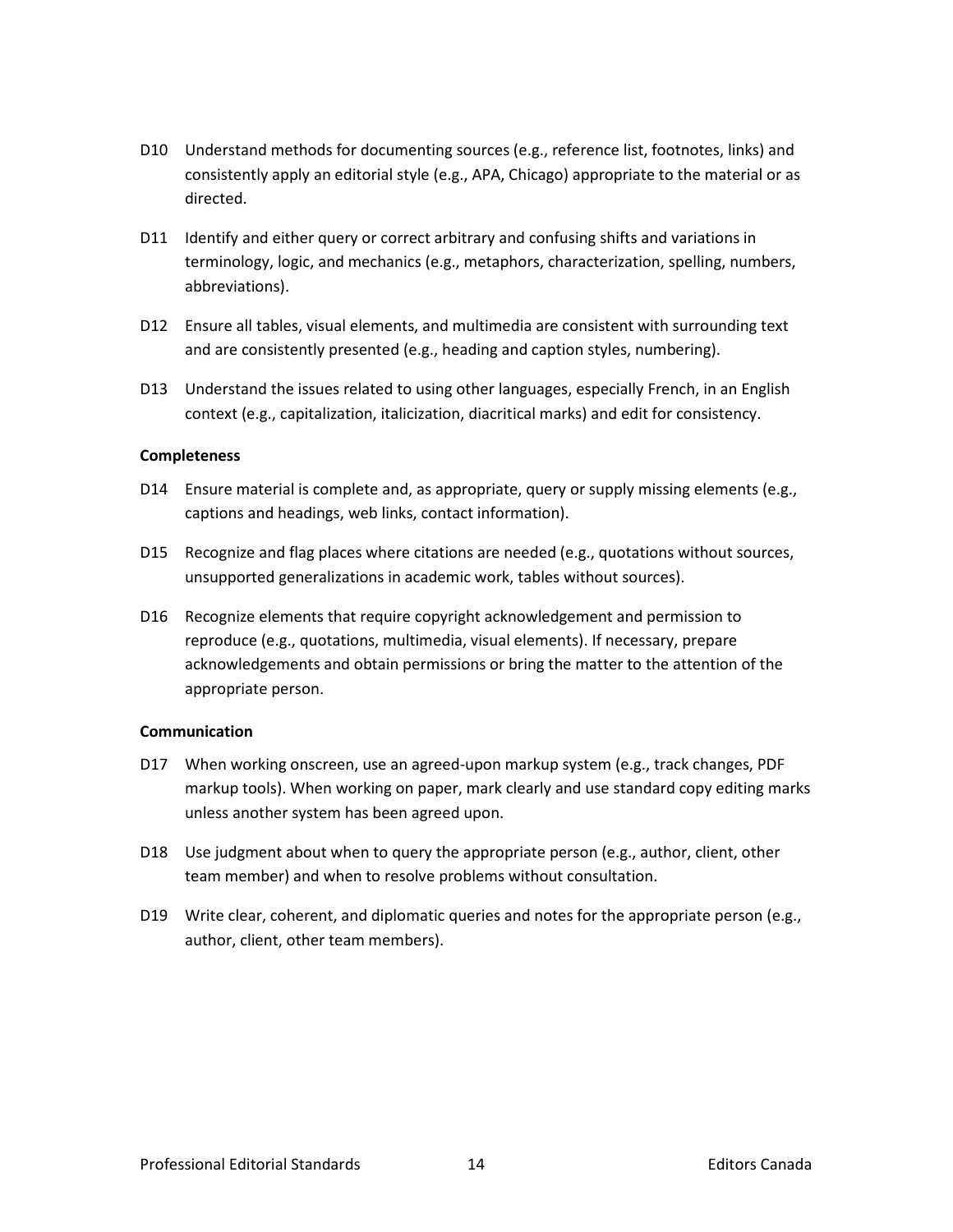# **E. Standards for Proofreading**

Proofreading is examining material after layout or in its final format to correct errors in textual and visual elements.

A professional proofreader demonstrates a mastery of *Part A: The Fundamentals of Editing* and meets the following standards.

# **General Practices**

- E1 Recognize the advantages and disadvantages of various proofreading strategies (e.g., reading on screen or on paper, reading with a partner, increasing screen magnification) and apply the appropriate strategy for the material and the scope of the project.
- E2 Adhere to the editorial style sheet for the material and update it, if necessary. If no style sheet is provided, prepare one and update it as proofreading progresses.
- E3 In the first round of proofreading, read the material word by word and scrutinize visual elements as the task requires, comparing with previous copy if supplied.
- E4 In each subsequent round of proofreading, refrain from reading the entire text (unless instructed to do so) but check that all changes have been made as requested and that they do not introduce new problems (e.g., check line and page breaks, text flow, visual elements, table of contents, navigation bar).
- E5 At all proofreading stages, flag or correct egregious errors but refrain from undertaking structural, stylistic, or copy editing tasks unless authorized to do so.
- E6 Whenever possible, proofread the material in its intended medium.

# **Error Correction**

- E7 Understand English spelling, grammar, and punctuation, and correct errors (e.g., lack of subject–verb agreement, misplaced modifiers, incorrect pronoun case) within the limits of the proofreading role.
- E8 Ensure that the first proof contains all the copy and any additional elements prepared for layout (e.g., all paragraphs, visual and audio elements, additional textual elements such as captions or acknowledgements).
- E9 Flag typographical and formatting errors and irregularities, paying special attention to problematic areas (e.g., wrong font, widows and orphans, ill-fitting text, page breaks, rivers and lakes, non-English words, table and figure formatting).
- E10 Check consistency and accuracy of elements in the material (e.g., cross-references, running heads, captions, web page title tags, links, metadata).